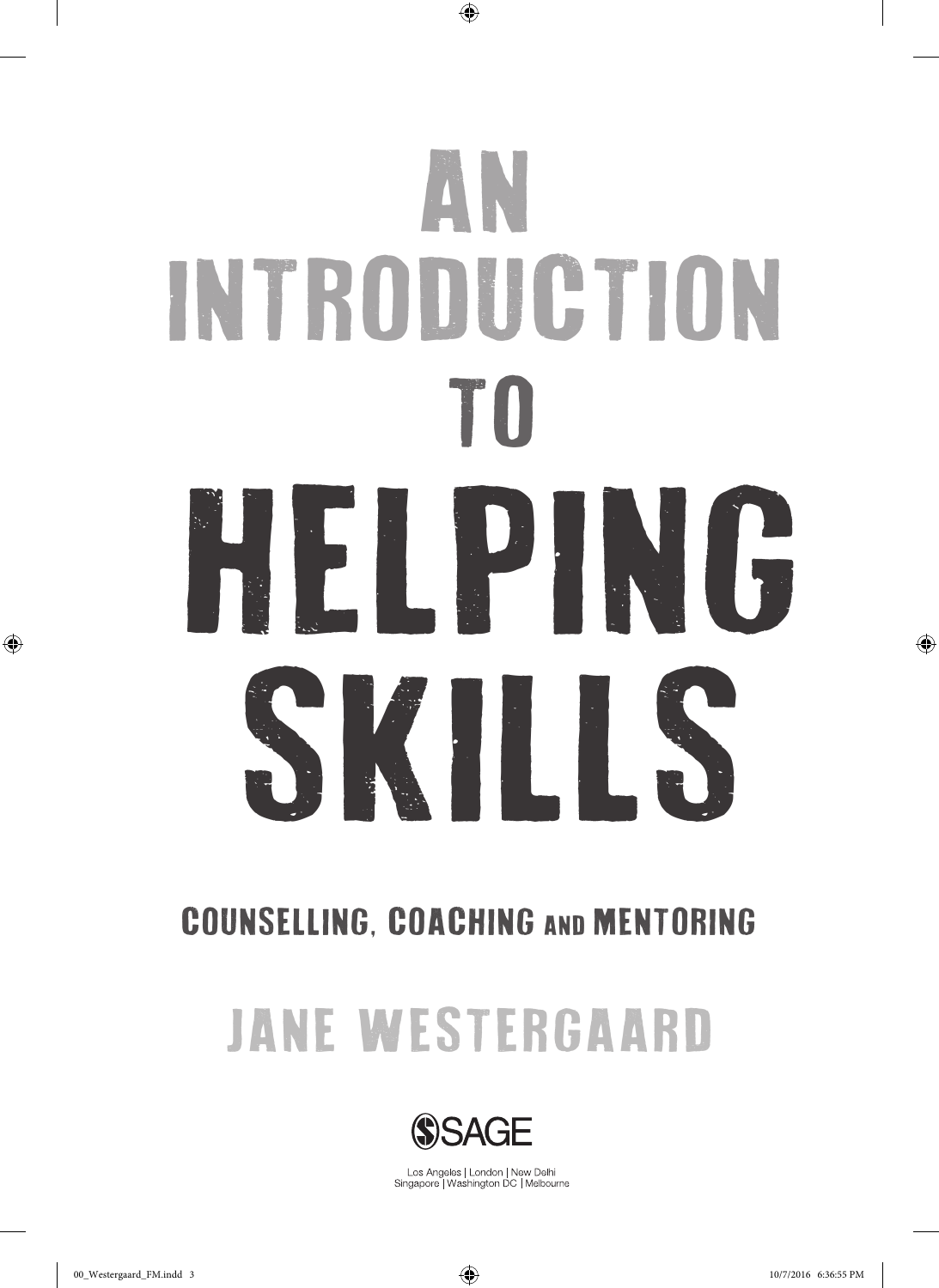## 1 HELPING ROLES AND PROFESSIONS DEFINING THE TERMS

 $\bigoplus$ 

Chapter objectives: Readers will have the opportunity to …

- define the term 'helping professions';
- $\bullet$  explain the key features of counselling, coaching and mentoring relationships;
- identify the professional contexts in which counselling, coaching and mentoring take place;
- consider the shared elements of each discipline;
- identify the differences and distinctions in approach.

#### Introduction

The expression 'helping professions' has become ubiquitous and is used to describe a range of roles identified within a broad spectrum of professional contexts, from psychotherapists to learning mentors, social care support workers to life-coaches, and careers counsellors to paramedics. The concept of a 'helping relationship' has also gained momentum, and terms such as 'therapy', 'counselling', 'coaching', 'mentoring' and 'guidance' are often used interchangeably to describe the nature and features of such a relationship. But what is meant by the term 'helping professions'? And what does a helping relationship look like? What do the

♠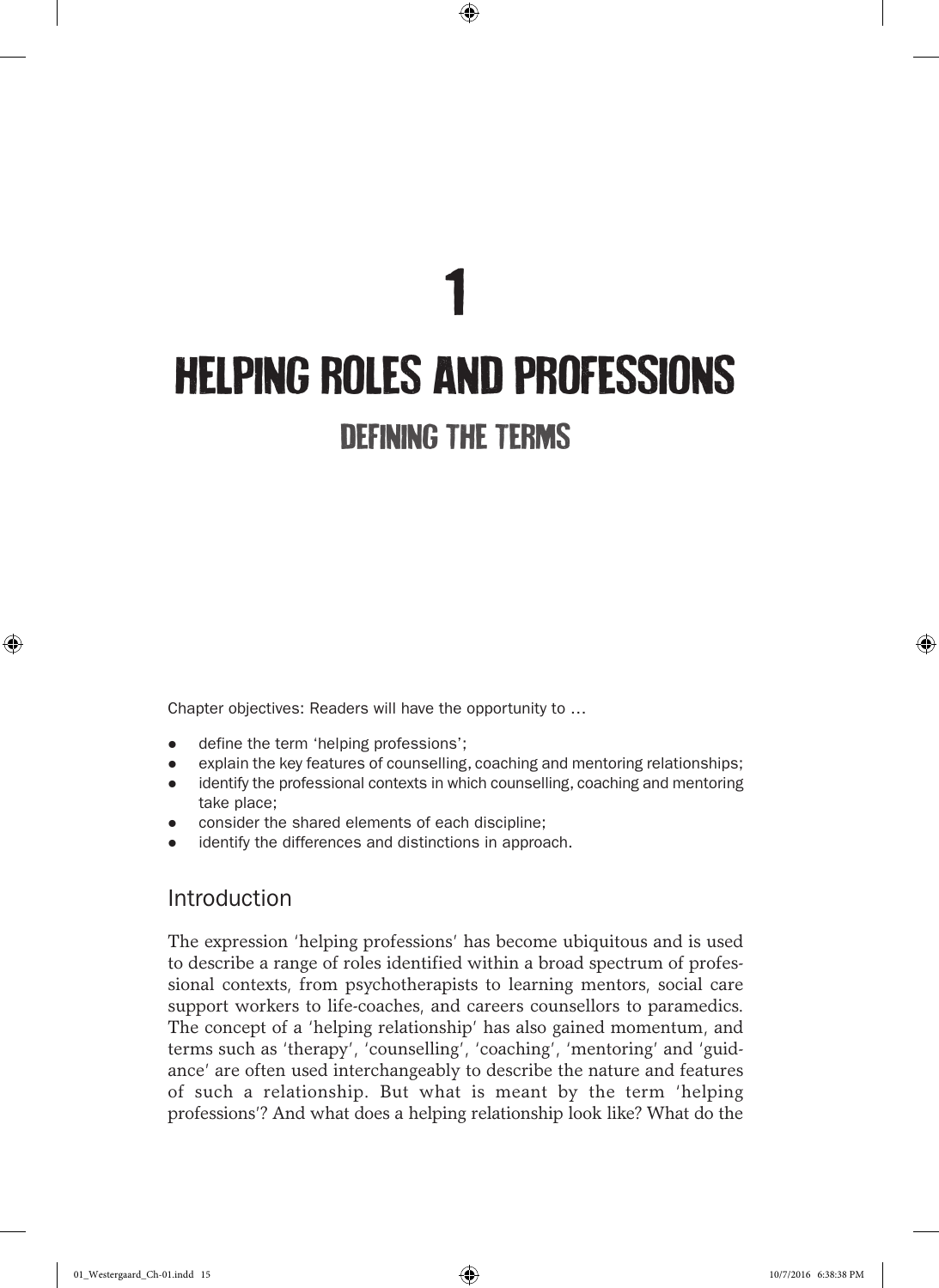activities of counselling, coaching and mentoring set out to achieve? Are their aims shared – or are there distinctive elements to each approach?

 $\textcircled{\scriptsize{*}}$ 

This first chapter sets out to define and demystify some of the key terms which will be used throughout the text. It begins by establishing what is meant by the broad term 'helping professions' and then goes on to focus on the one-to-one helping relationship, by defining and examining the aim, purpose and nature of counselling, coaching and mentoring activities. It is important to note that the meanings of these terms are not universally agreed, but heavily contested. There are practitioners, academics and researchers in each of the three fields presented above who argue vehemently that the activities are distinct; they strive for different outcomes, are based on diverse – sometimes conflicting – theoretical perspectives, and make use of what could be termed 'incompatible' skills and techniques. However, there are also practitioners, academics and researchers who consider that there are shared features, approaches, skills and techniques in these helping fields, and that perhaps these common aspects are greater than the distinctions that set each activity apart. I do not presume to have a definitive answer, but will strive to present a coherent definition of each activity – counselling, coaching and mentoring – and invite you to reach your own conclusions. We do know, though, that the helping professions are a growth field, and a number of new practitioner roles have emerged in recent years: roles such as mentor, care support worker, pastoral manager, life-coach and so on. These job titles are familiar to us now, but have only become so very recently.

A range of case studies, activities and reflection opportunities will be presented throughout the chapter (as in all the chapters in this book). In addition, the real-life practitioner scenarios presented in Part II will contextualise the contents of Part I and enable a greater depth and breadth of understanding about the helping professions, the roles involved, and the ways in which helping skills and processes are applied.

#### The helping professions

Egan (2007), in his seminal text *The Skilled Helper*, uses the term 'helping' in a generic sense to describe those who use counselling and helping skills as a central element in their work. This includes counsellors, psychotherapists and so on, but also encapsulates other professionals – mentors, support workers, paramedics, teachers and social workers, for example – who are not necessarily engaged in therapeutic interventions, but are working alongside others (patients, pupils, clients) in a supportive and helping context. Nelson-Jones makes a distinction between counsellors and helpers, citing helpers as 'paraprofessional or quasi-counsellors, those who use counselling skills as part of other primary roles, those

♠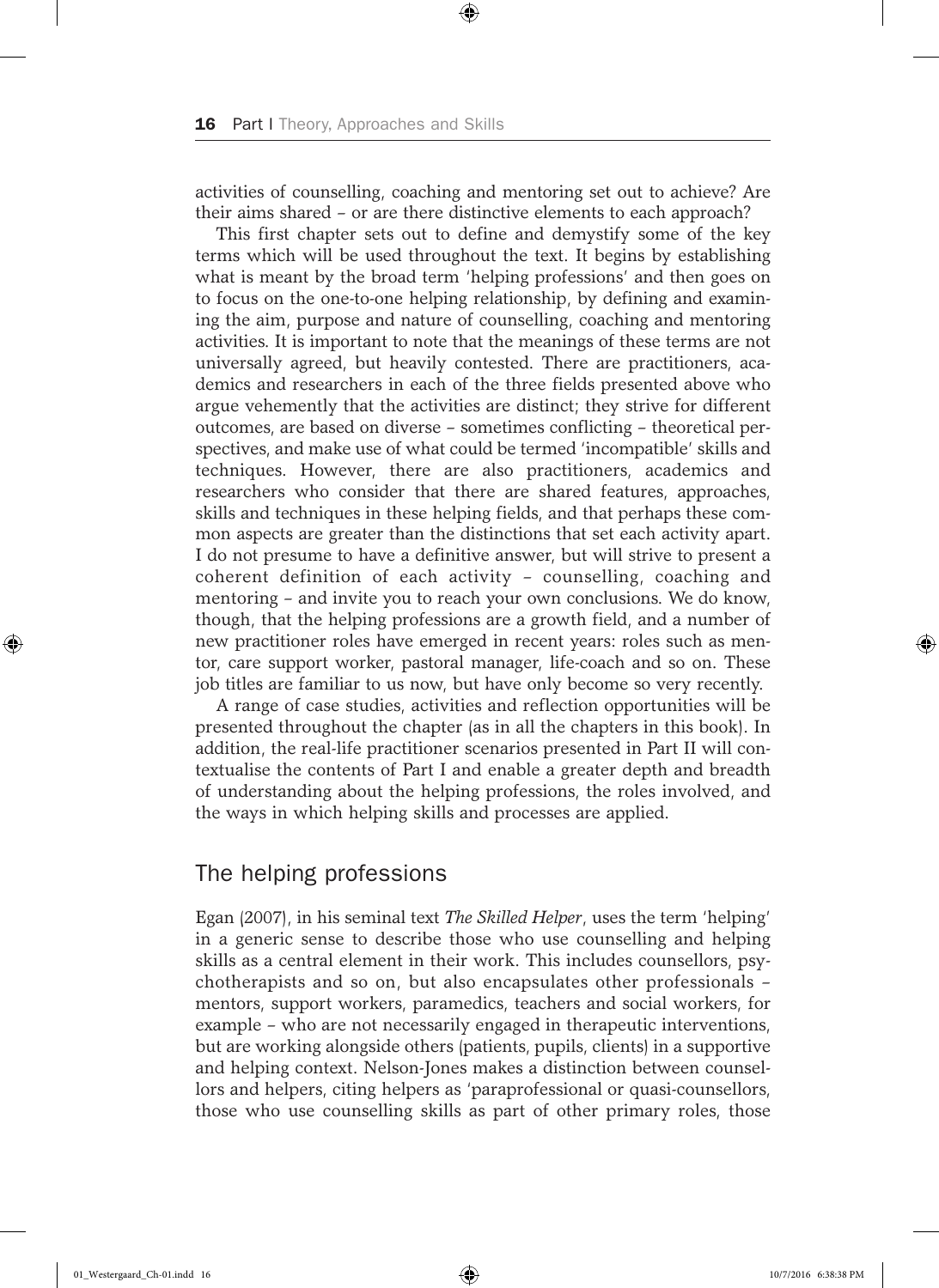engaged in voluntary counselling and helping, and those who participate in peer helping or support networks' (2012: 6). Cameron suggests something slightly different, going further by offering a more comprehensive insight into what constitutes a 'helping profession':

 $\bigoplus$ 

The helping professions – social work, health and welfare work and community work, to include just a few fields of endeavour – comprise an essential field of practice in most countries. Practitioners interact with clients across the full range of health, family, youth, justice, housing and education service sectors in most societies. (2008: 2)

#### Activity

♠

Take a moment to focus on a particular institution that you think might employ 'helpers'. It could be a school, a hospital, a care home, a prison or a social services department – or somewhere else which has the primary concern of working in some capacity with people. Now make a list of all the roles in that institution which you think have 'helping' as their focus.

I am sure that you were able to name a number of roles that included helping as their primary focus. For example, in the case of schools or other education establishments today, you are likely to come across learning mentors, school counsellors, learning support assistants, teaching assistants, pastoral support workers, pastoral managers, educational social workers, and others whose primary task is to support children and young people in their learning and more broadly in managing their young lives. But would you consider that teachers also engage in helping relationships with their pupils? The testimonial below, from Carly, an English teacher in a secondary school, offers an enlightening insight.

#### Case study: Carly (secondary-school teacher)

I work as an English teacher, which means that I undertake all the tasks that you would expect. I engage with students through a range of learning activities: I set them work tasks, mark their course work, help to prepare them for their exams, and generally support their learning in relation to my subject, English.

I also have responsibility for a tutor group – students who I have worked with since they first joined the school and will stay with until they (or I!) leave.

*(Continued)*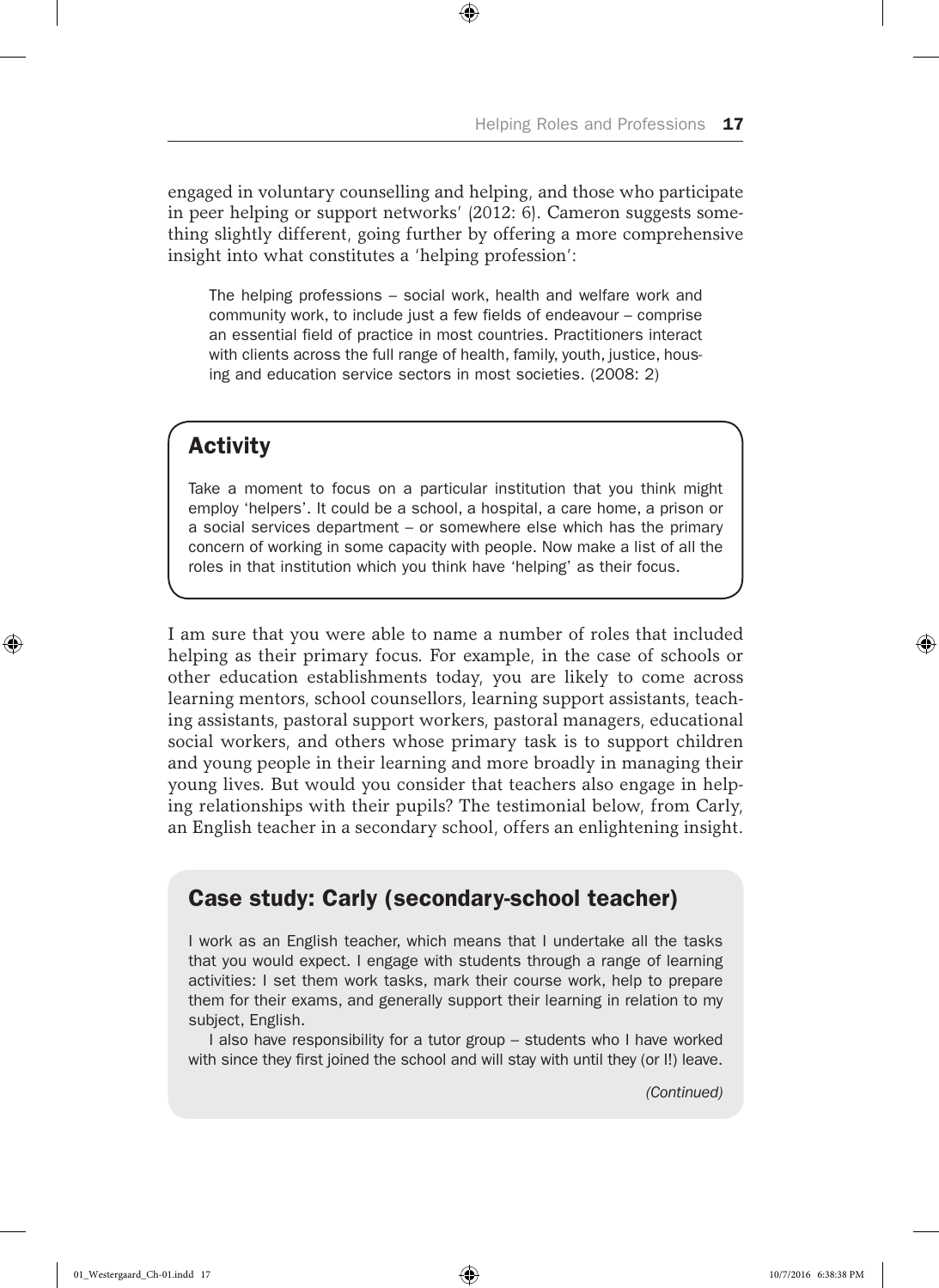#### *(Continued)*

We meet every day for tutorial time and during these sessions, over the years, I have been approached by students wishing to disclose a range of challenging issues: from describing their experiences of domestic violence to disclosing news of an unplanned pregnancy. In a number of cases, I know that I have been the first adult that these young people have spoken to about quite intimate and private aspects of their lives. I think that is probably because over the years we have built a relationship of trust, and they feel safe enough to share their problems with me. Of course, there was nothing in my teacher training that prepared me for this aspect of my job. I feel honoured that pupils feel able to confide in me, but I'm not always sure where I can go with these problems, or what to do about them. I'm certainly not a trained counsellor!

 $\textcircled{\scriptsize{*}}$ 

Carly highlights the tension that many professionals face – doctors, social workers, health workers, care workers, even small employers supporting a staff team, for example – whereby the role of counsellor, coach or mentor is not the central element of their function, but nevertheless they often find themselves engaging with clients or colleagues to offer emotional support as well as practical help. Usually they have had very little training in the use of helping skills and approaches, and simply do the best they can in each individual case. Kelly, a senior paramedic, highlights this issue in her testimony below.

#### Case study: Kelly (senior paramedic)

I was prepared for the clinical elements of the role of paramedic and feel confident in my medical practice. What I was less prepared for – and I know that many paramedics share this concern – is the emotional and psychological aspects of the work, where we are often dealing with anxious and distraught patients and relatives; elderly, frail people who may be frightened and confused; and friends and family members of patients who may have gone through a very traumatic experience. In many cases, it is the paramedic who deals directly with these issues, as they are the first person at the scene. Of course, our work is to care for the health of our patients first and foremost, but that doesn't take away from the fact that we are also working in relationships that require elements of broader help and support.

Kelly's testimony, like Carly's, demonstrates that many professionals in roles that are not identified primarily as counsellors, coaches or mentors nevertheless engage in some kind of supportive relationship where

♠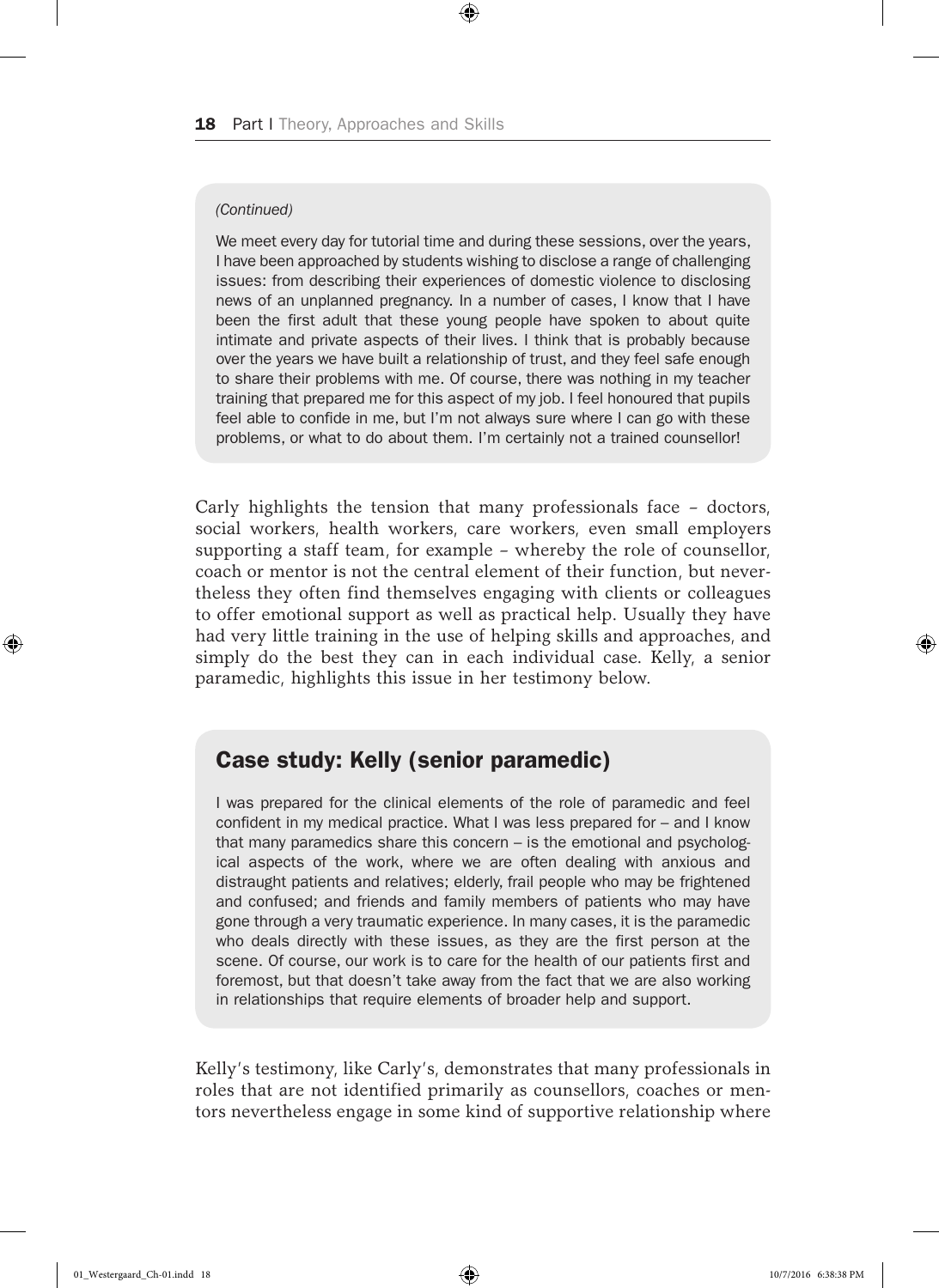they use helping skills to assist their clients, patients, pupils or employees to manage challenging issues in their lives.

 $\textcircled{\scriptsize{*}}$ 

So, in order to define the term 'helping professions', we may have to look further than naming a role in an organisation that is defined solely as 'therapeutic', and think more broadly about practitioners who use the skills of helping as an element of their function, which would not necessarily be assumed from their job title.

#### Reflection point

Take a moment to think about your own work role – or the role that you would like to undertake in the future. How far would you describe this as belonging primarily to a counselling, coaching or mentoring profession, or rather an organisation where you use helping skills as a key element of your work? How far would you define yourself (or like to define yourself in the future) as a counsellor, coach or mentor first and foremost – or as something else? Try to establish how many of your working hours are taken up in engaging in helping relationships (or how much of your time you would like to devote to this in the future).

Even if you do not necessarily see yourself in a helping profession or role, the use of helping skills as an aspect of everyday life can be invaluable. Culley and Bond ask:

How can we help someone when the obvious ways do not seem to work? How can we help others solve problems better? How can we assist someone to communicate their point of view better? These are common challenges for us in work, especially in health and social care and education. They are also everyday challenges with friends, colleagues and sometimes in chance encounters with strangers. (2011: ix)

They go on to suggest that knowledge of counselling and helping skills can assist us all to engage more actively in a range of different contexts, be it in work or in our private lives. If, then, we can identify a range of different helping roles, how do we know whether these can be termed 'counsellor', 'coach' or 'mentor'? Are these activities interchangeable? Do they effectively mean the same thing? Do they require a different skill-set? And what about the knowledge needed to be effective counsellors, coaches and mentors? The introduction to this book examined the key features of helping relationships (the skills and qualities needed to be an effective helper) and these will be explored in greater depth in

♠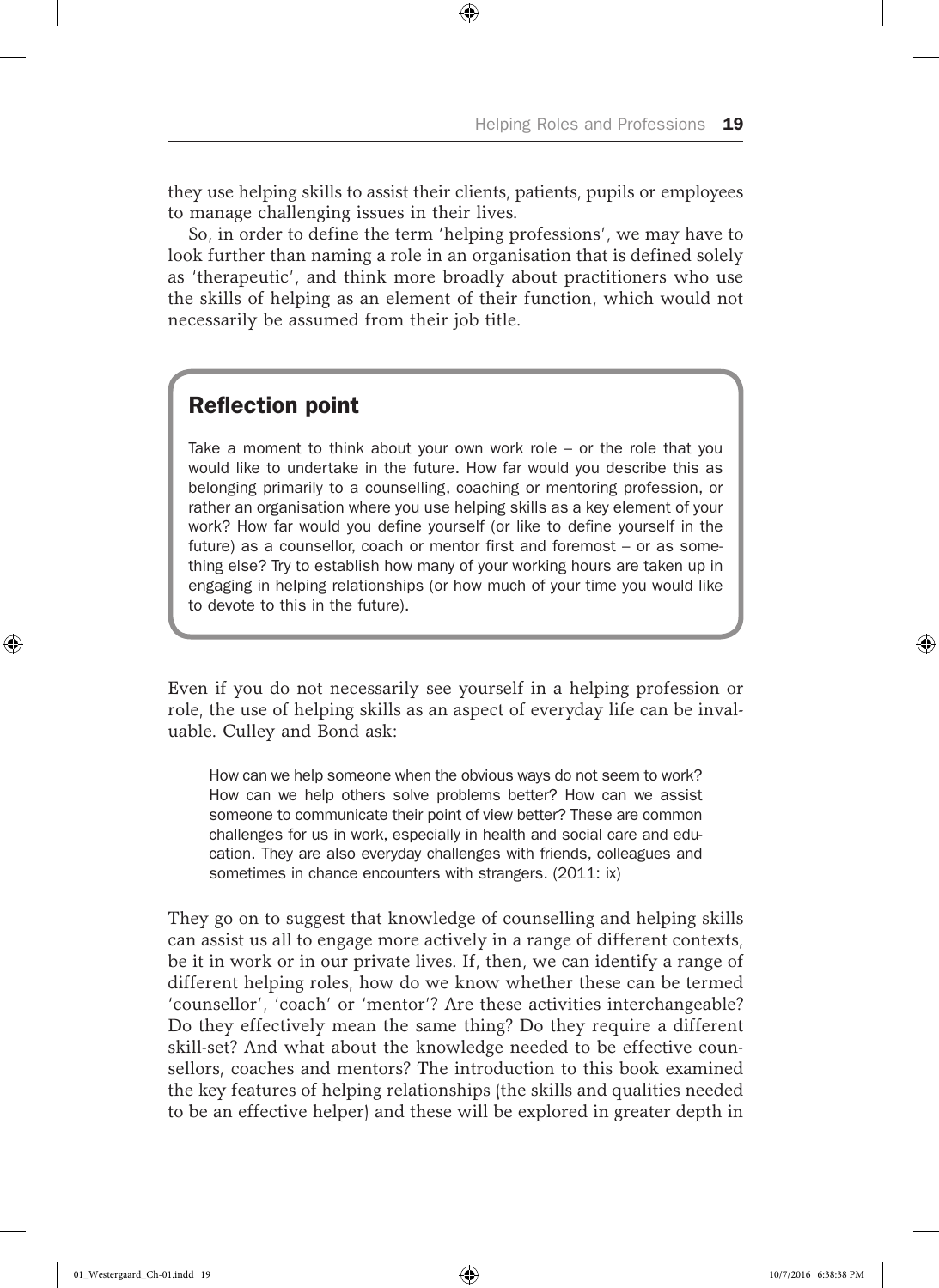Chapters 2, 3, 4 and 5. But we will take some time now to focus on the most commonly known helping roles – counsellor, coach and mentor – to attempt to reach a shared definition of each.

 $\textcircled{\scriptsize{*}}$ 

#### **Activity**

Before we explore, define and attempt to demystify the terms, take a moment to write down your own definitions of 'counsellor', 'coach' and 'mentor'.

You will have the opportunity to return to your definitions after reading this section, which sets out to describe each activity clearly.

#### **Counselling**

Counsellors are employed in a range of contexts: health, education, the voluntary and community sectors, and private practice. They often develop specialisms in terms of the issues they deal with, for example bereavement, addiction, working with young people, relationships and so on. Feltham offers a broad definition of the purpose of counselling, which he describes as

mainly, though not exclusively, listening-and-talking-based methods of addressing psychological and psychosomatic problems and change, including deep and prolonged human suffering, situational dilemmas, crises and developmental needs, and aspirations towards the realisation of human potential. In contrast to bio-medical approaches, the psychological therapies operate largely without medication or other physical interventions and may be concerned not only with mental health but with spiritual, philosophical, social and other aspects of living. Professional forms of counselling and psychotherapy are based on formal training which encompasses attention to pertinent theory, clinical and/or micro-skills development, the personal development/ theory of the trainee, and supervised practice. (2012: 3)

The point is made here that counselling attends to psychological and psychosomatic disturbances. Its primary concern is the emotional lives of clients, helping them to understand their thoughts, feelings and behaviours. But counselling aims for more than simply exploring and reaching an enhanced understanding of clients' lives. It not only focuses on exploring these 'disturbances' – although the exploration is a very important aspect – but also attends equally to working towards change, if and when clients feel able to make adaptations in their lives. Counselling is therefore

♠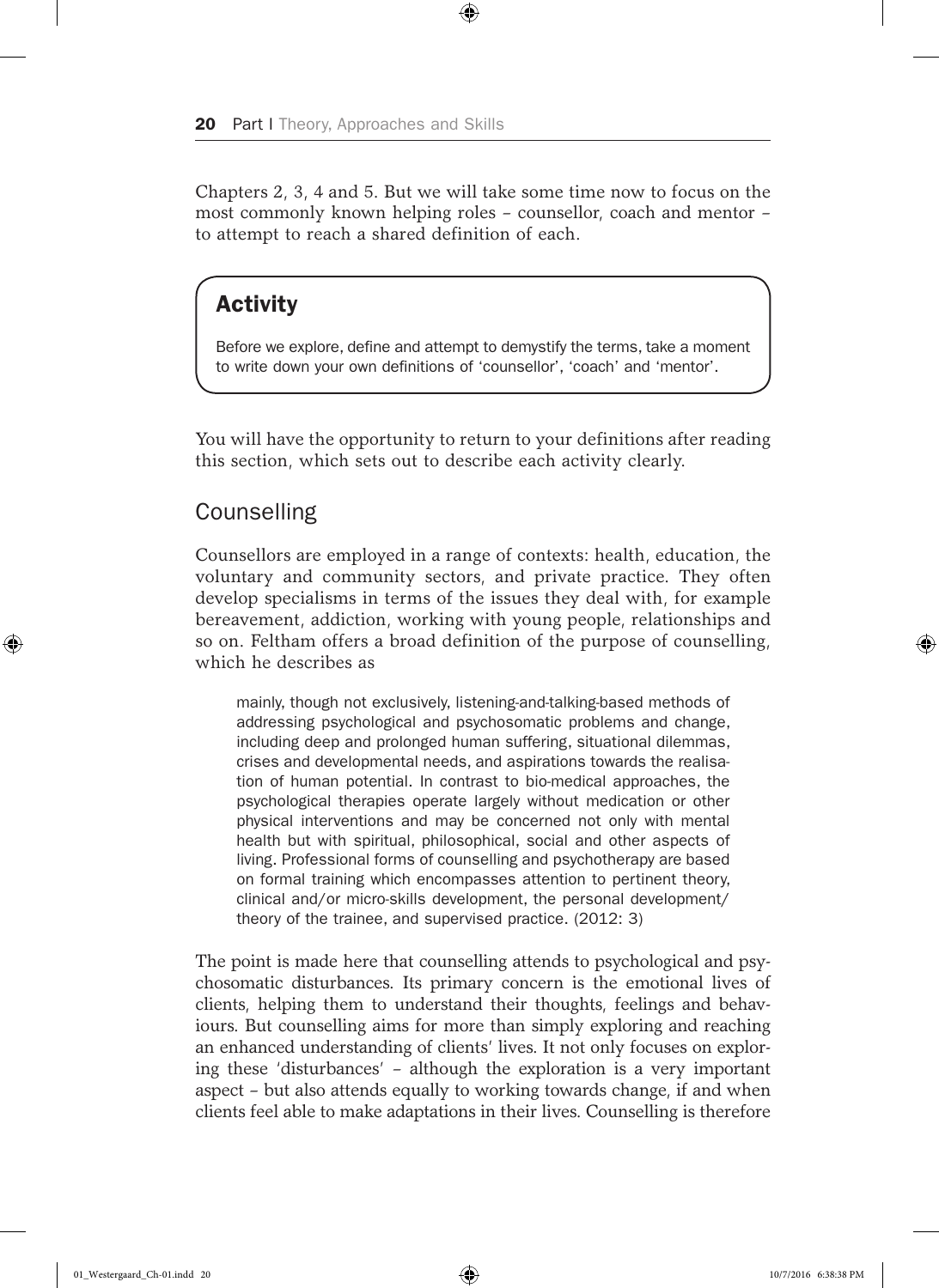a purposeful relationship that aims for some kind of positive change. Feltham also draws our attention to the need for an appropriately trained and effectively supervised counselling workforce. All counsellors undertake rigorous training which helps them to develop knowledge and skills in a range of important areas, depending on the particular theoretical orientation in which they practise. The concept of 'theoretical orientation' will be explained later in this book but, for now, it can be defined as the particular counselling approach that is adopted, for example personcentred, cognitive behavioural or psychodynamic. An integrative approach draws on a range of orientations and adopts a particular model within which different approaches can be integrated as appropriate. As well as undergoing thorough and in-depth professional training, all counsellors who are registered members of the British Association for Counselling and Psychotherapy (BACP) and who also practise counselling are required to engage in their own professional supervision. This means that counsellors have regular opportunities to reflect on their practice and ensure that they are keeping themselves and their clients safe in the counselling process.

 $\textcircled{\scriptsize{*}}$ 

There is an on-going debate about the distinctions between counselling and psychotherapy, and although space does not allow an in-depth exploration of these perceived differences here, Claringbull provides a useful and pragmatic response to the question of the differences between counselling and psychotherapy:

The answer to the 'what's in a name' puzzle is simple: there are NO differences. If you are a professional – and that includes all the personal therapists – who is trying to help somebody with emotional, personal or mental health problems, then you are a psychological therapist and practising what today are often called the talking therapies. (2010: 4)

The purpose of counselling can be summarised as follows. Counsellors focus on:

- $\bullet$  building a relationship of trust by engaging actively with each and every client, and providing a safe and confidential space in which to listen to their stories;
- enabling clients to express their feelings freely and openly without judgement – offering a cathartic experience;
- y working therapeutically with clients encouraging their clients to focus on and understand better the tensions, conflicts and challenges in their lives in relation to thoughts, feelings and behaviour;
- taking an empathic and non-judgemental approach working hard to understand each client's circumstances from their frame of reference, and accepting each client unconditionally, without judgement;
- being 'real' in their relationships with clients the counsellor develops an in-depth understanding of 'self' within each counselling

01\_Westergaard\_Ch-01.indd 21 10/7/2016 6:38:38 PM

♠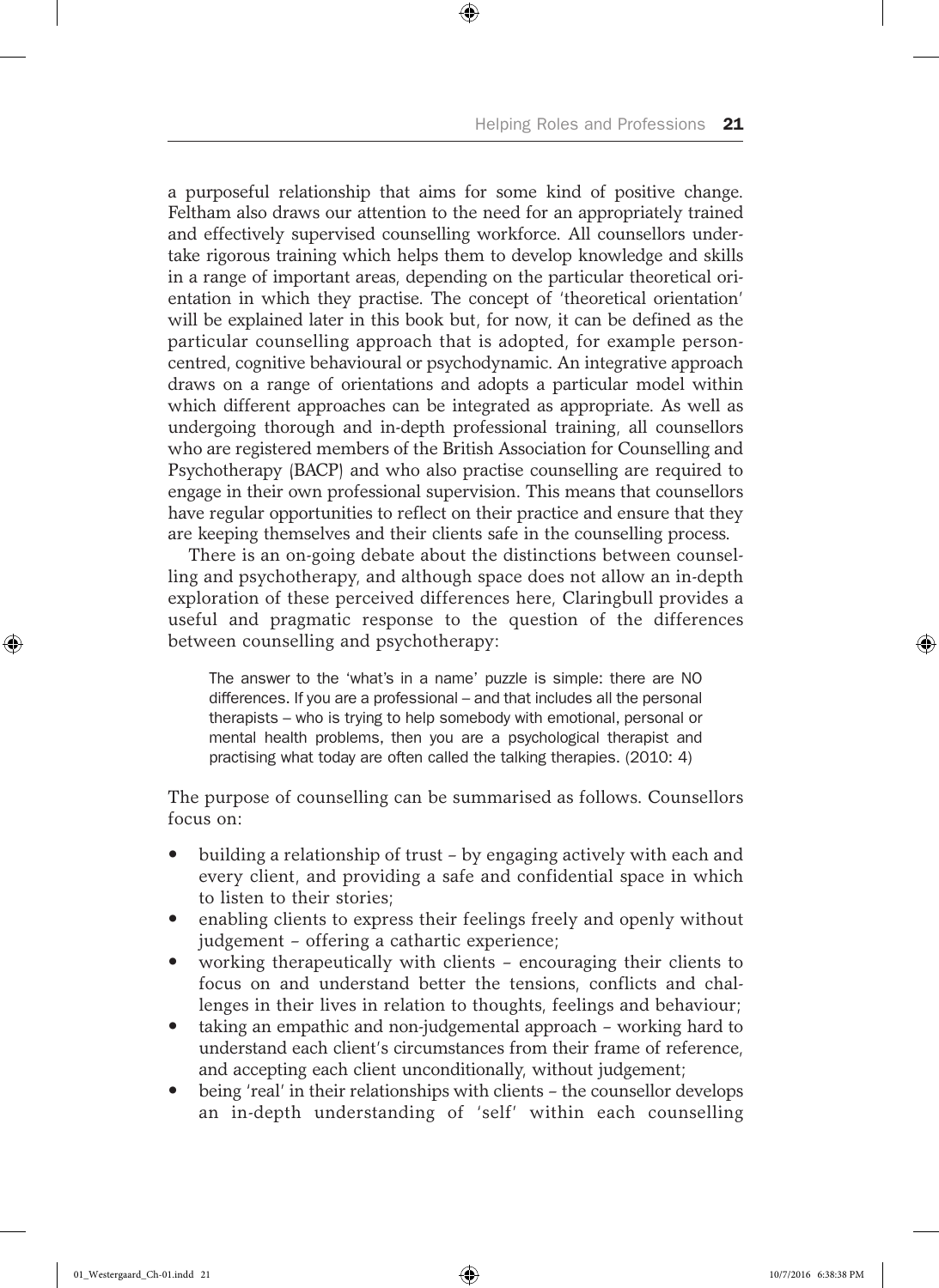relationship, knowing what issues may trigger a particular response in the counsellor and where this response resides; put simply, developing as a reflexive and reflective practitioner;

 $\textcircled{\scriptsize{*}}$ 

- assisting clients to work towards developing a fuller understanding of themselves – enabling clients to focus on and explore their thoughts, feelings and behaviours and gain a greater depth of understanding about their motivations and the underlying causes of their issues;
- enabling clients to work towards change working with clients to begin to look forward and consider options and strategies for making positive changes in their lives, in relation to thoughts, feelings and behaviours.

Rajesh, a relationship counsellor, summarises his role and reflects on what he is setting out to achieve in his work with clients.

#### Case study: Rajesh (relationship counsellor)

I've been working as a relationship counsellor for ten years now. It's funny, but I wouldn't describe myself as an experienced counsellor. Each client and each piece of work feels so new and so different. If you're asking me what counselling is all about and what I do … hmm … that's a tricky one. I suppose that I'd say that first and foremost I'm offering a safe space to my clients – whether I'm seeing a couple or just one person – I'm offering them an opportunity to be listened to, without judgement, and to say things that may have been previously unspoken, and to feel things that may challenge or even frighten them in some way. When people say to me 'Oh, all you counsellors do is sit and listen and nod!' I have to smile to myself. If only! Sitting with someone's pain is exhausting. And finding the right words to help them to explore that pain is a fine art – and I'm sure that I don't always get it right. But the most difficult thing for me is knowing that I can't solve their problems. I'm not there to advise or recommend, but I am there to help clients to find their own solutions. And sometimes the solutions can be just as challenging as the original problem.

Rajesh reminds us that counselling is not the same as advising. The role of the counsellor is not to dictate, recommend or even advise clients on what is best, but rather to enable clients to share their stories in a safe and non-judgemental space and identify the options and evaluate the actions that are best for them, in their circumstances, in their lives.

⊕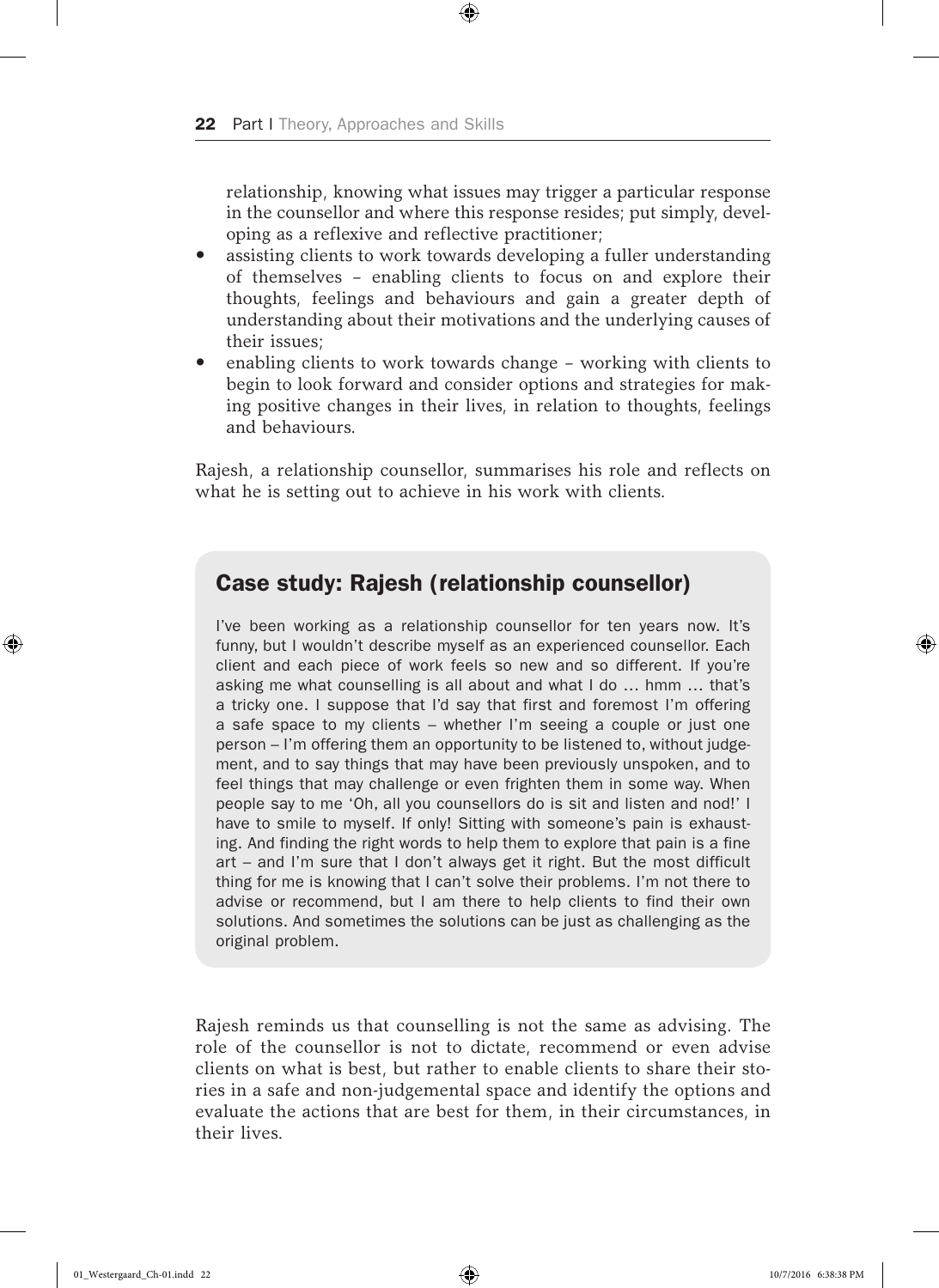#### **Activity**

Look at the list of statements below. What are your thoughts? Do you agree that these responses in a counselling context could be unhelpful? What is your reasoning?

 $\bigoplus$ 

Counselling is *not*:

- Giving advice 'In your situation you should probably  $\ldots$ '
- Telling someone what to do 'You must make sure you ...'
- Telling someone what you would do  $-$  'If I were you I'd ...'
- $\bullet$  Telling someone that the same thing has happened to you 'I know just what you're going through. The same thing happened to me, and this is what I did …'
- Reassuring someone that everything will be OK 'Don't worry. I'm sure it will all be fine …It'll all work out in the end.'
- $\bullet$  Interpreting someone's thoughts, feelings and behaviours 'I think that you do this because …'
- Showing sympathy 'You poor old thing ...'

Of course, the reason that people choose a career in the helping professions is because they want to help! But helping (and counselling) doesn't mean telling people what to do. If we reflect on our own lives, we will probably come to the realisation that most of the significant decisions we have made have been made by us – not by someone else telling us what to do. Rajesh stresses the difficulty of sitting with someone's pain rather than trying to offer a quick fix or tell them that everything will be fine. We cannot possibly know if all will be well in the future for our clients, and therefore counsellors must maintain their integrity and not attempt the unachievable – 'solving' the problems of others.

Geldard and Geldard summarise the purpose of counselling elegantly:

A major goal of the counselling process therefore needs to be to help clients change. Clients need to be able to make changes in the way they think and/or the things they do, so that they are less likely to repeat patterns of thinking and behaving which lead to negative consequences for them. *Effective counselling helps people change.* (2005: 9, emphasis in original)

#### **Activity**

Take a moment to read Case Study 7 in Part II. This contributor works as a counsellor and coach therapist. How far does her work fit within the definition of counselling set out here?

⊕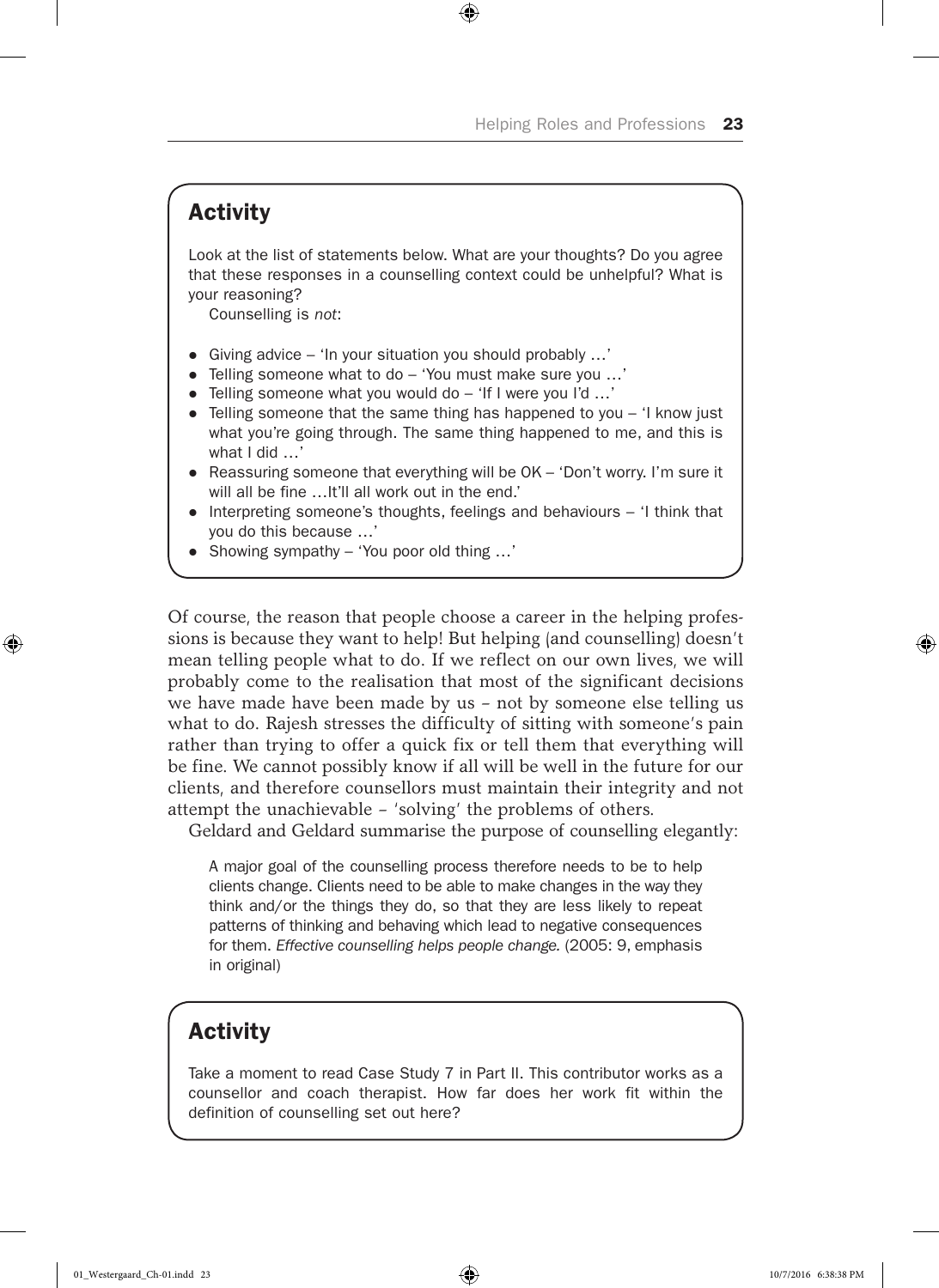So, counselling is about the emotional and psychological well-being of clients. It is focused on exploring the presenting problem and working towards greater understanding and, ultimately, positive change. What about coaching and mentoring – do these activities work towards the same goals, or is there a different focus and purpose?

 $\textcircled{\scriptsize{*}}$ 

#### Coaching

Coaching is a relatively new and rapidly expanding sector. We have probably all heard the term 'life-coach', and this may bring to mind images of a wealthy, middle-class individual experiencing a mid-life crisis and going to someone for help in finding a new direction in their lives. This is an unhelpful and stereotypical view of life-coaching, but nevertheless resonates to a degree. The purpose of coaching is goal orientated and tends to focus on aspects of our personal and professional lives and the balance between them. Unlike counselling, where people often present in distress, with a deep-rooted, complex issue or 'problem', coaching is based on the premise of 'enabling' or 'maximising' potential in our lives. Van Nieuwerburgh (2014) suggests that the following definitions provide a useful insight. Downey (2003: 21) offers a simple explanation of coaching as 'the art of facilitating the performance, learning and development of another'. Whitmore (2009: 11) agrees that coaching is all about 'unlocking people's potential to maximise their own performance. It is helping them to learn rather than teaching them.' De Haan (2008: 19) concurs, explaining that 'coaching is a method of work-related learning that relies primarily on one-to-one conversations.' Cox, Bachkirova and Clutterbuck (2014: 1) go further, suggesting that coaching is 'a human development process that involves structured, focused interaction and the use of appropriate strategies, tools and techniques to promote desirable and sustainable change for the benefit of the coachee and potentially for other stakeholders'. There are clues here in the terminology used to define coaching. Terms like 'performance', 'work-related', 'development' and 'learning' suggest a particular focus to these coaching interventions that is, perhaps, different to the counselling relationship. Van Nieuwerburgh (2014) goes on to suggest that coaching is all about empowerment, particularly in relation to learning, growth and personal and professional development.

Unlike counselling, the coaching profession has, until recently, been largely unregulated. Coaching training programmes and courses have been relatively scarce and the rigorous codes of ethics and principles which underpin counselling work have not been so prominent in coaching practice, although that is set to change. A gradual awareness of the importance of coaching and its relevance as a core activity within

♠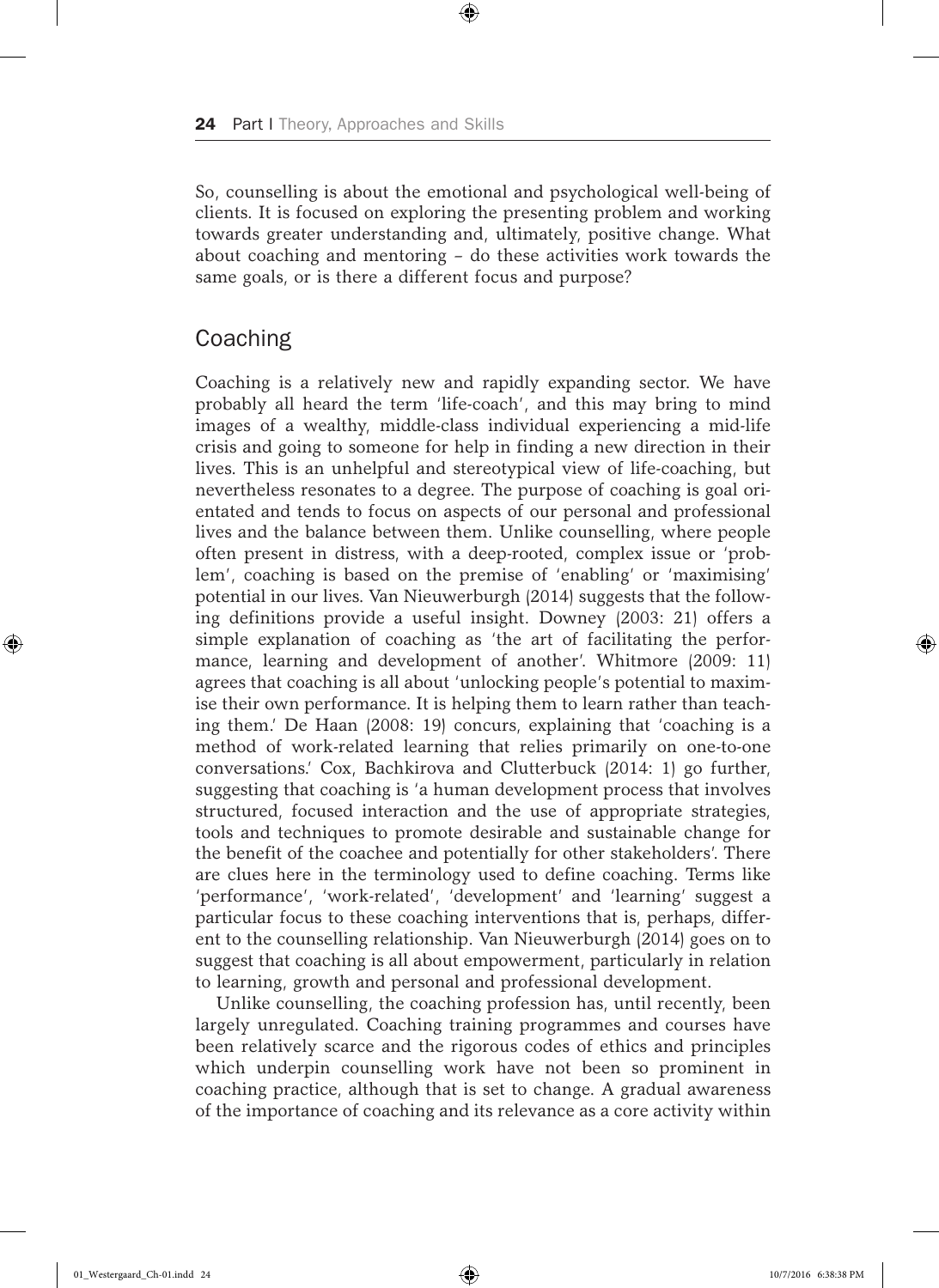the helping professions has been recognised. The BACP, for example, has a coaching division and includes information about courses and programmes with a coaching focus in their list of accredited training routes. Furthermore, it is planned that coaches will have access to the BACP revised *Ethical Framework* (2015), which will include practice guidance for coaching. So let us try to define coaching in a little more detail.

 $\textcircled{\scriptsize{*}}$ 

Van Nieuwerburgh (2014) suggests that coaching involves three key elements:

- y A 'managed' conversation that takes place between two people (a coach and a coachee) and focuses on the issues brought by the coachee in a safe and supportive environment.
- A process that aims to encourage, enable and support changes in behaviours or ways of thinking that are achievable and, importantly, sustainable for the coachee.
- A process that focuses on learning and development; this could be in relation to work practices, professional training, work–life balance, or career development.

There appear to be 'shared' factors here between counselling and coaching. Both stress the need for a safe and supportive relationship, and both work towards change. The key differences here are the focus of the work (as already established, the work of a coach is primarily concerned with personal and professional development, often in a professional, career-related context) and, perhaps, the depth in which any emotional and psychological issues are explored. In the case study below, Carl talks about his practice as a coach in a large organisation.

#### Case study: Carl (coach in an organisation)

I've been working for a large multinational organisation for three years. I was the first person to be appointed to this post in the UK, and I think it came about initially because the organisation was concerned about staff retention and progression. I'm actually based in the HR department, but my job is different to what we would normally think of as human resources work. I've coached a whole range of different people within the organisation. The senior and middle managers have regular, programmed coaching sessions, as does anyone who is approaching retirement. Anyone in the organisation can request a coaching session and often individuals are referred to me following their appraisals with

*(Continued)*

⊕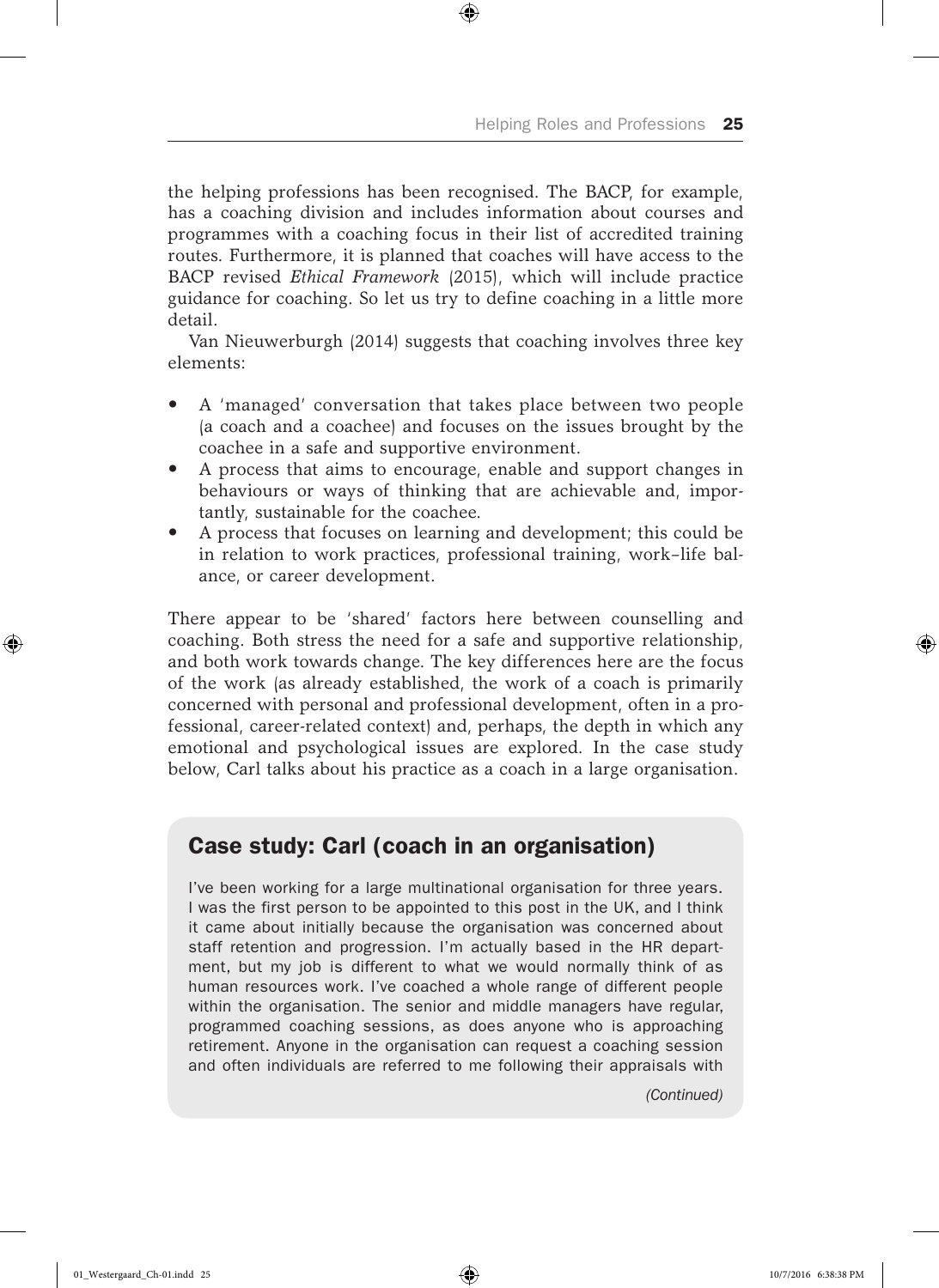#### *(Continued)*

managers, where they have indicated a desire to progress further within the organisation or look for a new professional direction. My coaching practice focuses very much on work-related issues – be it thinking about changes in work, developing better work practices, moving into different professional areas, or moving out of the workplace altogether. I'm often faced with clients who are struggling to get their work–life balance right. That's probably the issue I deal with most, to be honest. I help people to think about what they want, and how they can get it, but I will always refer people on if I feel that they need more in-depth psychological or therapeutic support, which is not my role.

 $\textcircled{\scriptsize{*}}$ 

Carl is very clear here about the boundaries of his role – where he 'stops' and a counsellor might take over. This is important and is an on-going challenge for Carl in his work as a coach. Unlike a counsellor, Carl is not required to have regular supervision, and therefore has to make important decisions about his practice (referrals, for example) using his own skills of reflexivity and reflection.

#### **Activity**

⊕

Look at the list of statements below. What are your thoughts? Do you agree that these responses in a coaching context could be unhelpful? What is your reasoning?

- 'I think you need to leave the job you're working in. You're obviously unhappy there!'
- 'Why don't you go for promotion? You've been stuck in that same old job for years.'
- 'When I was working under pressure like you, I made the decision to stop checking my e-mails at home. That's something I'd advise you to do too.'
- 'Have you thought about trying something else? What about training as a nurse, or a banker, or a florist?'

It should not be assumed that coaching is any more about 'telling people what to do' than counselling. The coach is skilled in active listening and questioning techniques, and knows that it is their clients who are the experts in their own lives and who must find the solutions that work for them – just as with their counselling colleagues. That said, the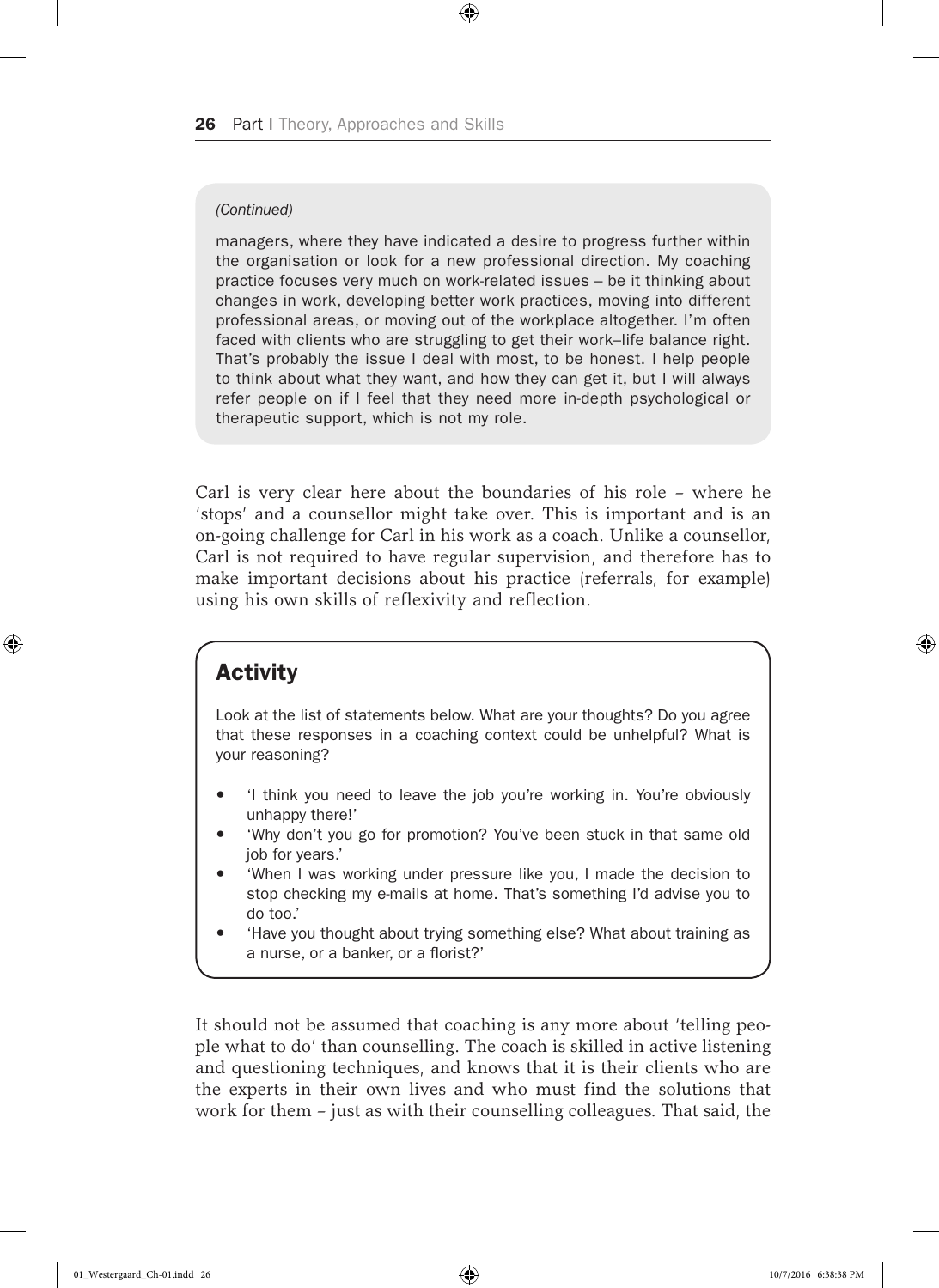work is goal focused and a coach will often work at a faster pace than a counsellor, with perhaps a more explicitly defined goal-orientated focus and, possibly, fewer one-to-one sessions.

 $\textcircled{\scriptsize{*}}$ 

#### Activity

Take a moment to read Case Study 2, in Part II. How does this example of a coach's work fit with your understanding of coaching practice?

To summarise our understanding so far, Garvey, Stokes and Megginson suggest that the term 'coaching' is

used extensively in business environments. This is either in the form of internal line manager coaches or with the use of external and paid coaches. These are often positioned as 'executive coaches'. Lifecoaching is almost exclusively linked to paid practice. Coaching is still associated with performance improvement of a specific kind related to a job role, but it is also increasingly linked to leadership development, transition and change and generally developing a focus for the future. (2014: 27)

It should not be assumed, however, that coaches operate only in 'business' or private-practice settings. Education and health are both professions where the practice of coaching is recognised as being helpful.

Where counselling and coaching are considered to be relatively 'formal' activities – with clearly established agreements around appointment times, for example, and a boundaried nature in the relationship between counsellors, coaches and their clients – the activity of mentoring suggests a slightly different focus in the nature of the relationship.

#### Mentoring

The *Oxford English Dictionary* offers an interesting definition of a mentor, given the context of this book. It suggests that a mentor is 'an experienced and trusted counsellor'. Although use of the term 'counsellor' is interesting, it serves to muddy the water a little, but it is the emphasis on 'experience' and 'trust' that is the clue to what is at the heart of a mentoring relationship. Pask and Joy (2007) describe the role of a mentor in clear terms as someone who simply helps someone else to think things through, and this is certainly true. A mentoring relationship,

♠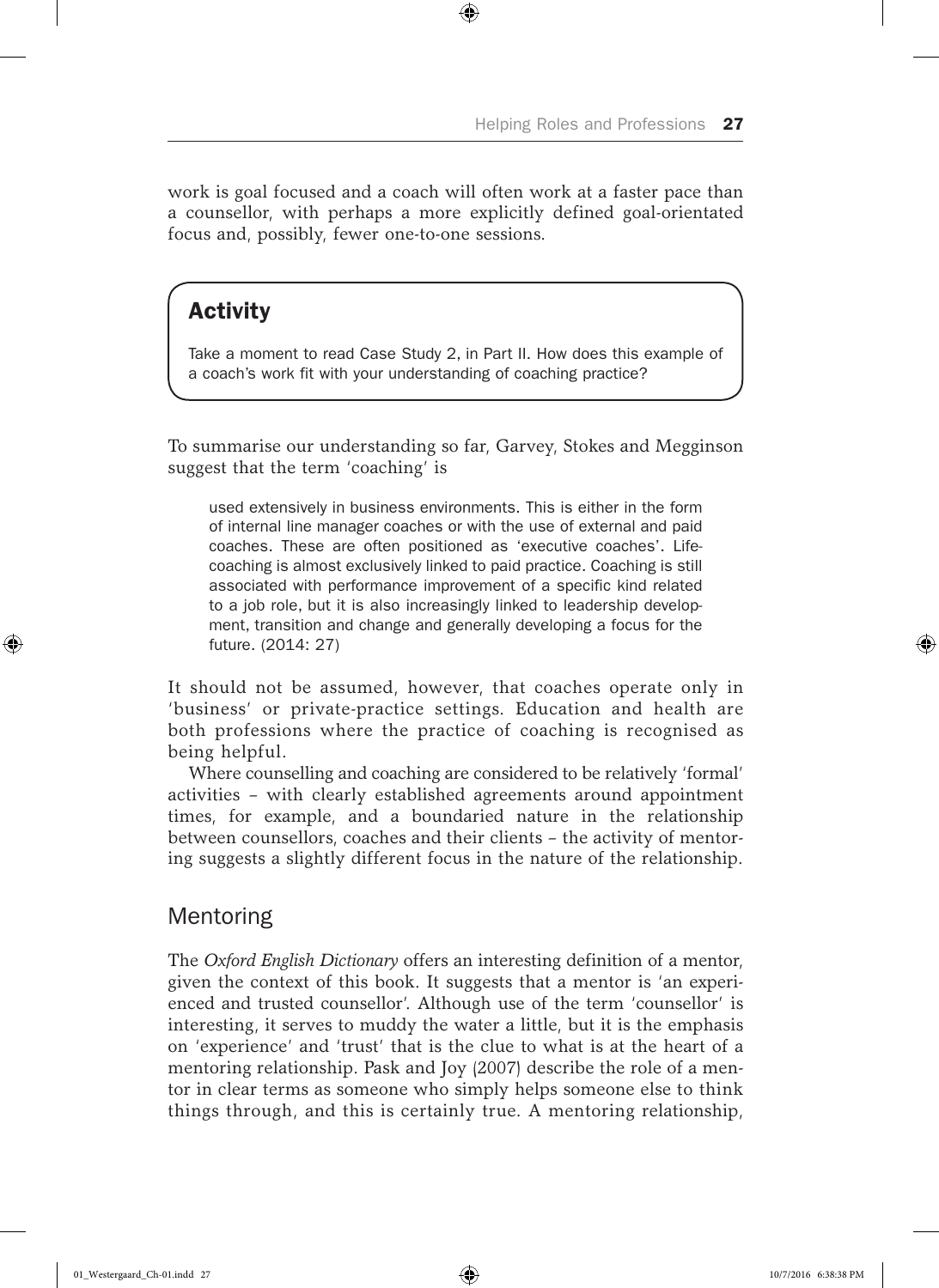like coaching (and unlike counselling) is often related to the workplace or to education. Learning mentors can be found in almost all schools, colleges, universities and other educational establishments, whilst mentors are also employed in many workplaces.

 $\textcircled{\scriptsize{*}}$ 

#### **Activity**

Imagine that you are currently employed (it really does not matter what type of work you are doing; let's use a fast-food customer assistant as an example). Your manager asks you to act as a mentor to a new member of staff. What do you imagine your job will involve? Jot down your thoughts.

It is likely that you identified activities which would enable your new colleague to understand better what their job involves and the processes and procedures involved therein. You probably established that this would be a fairly 'informal' relationship and that your new colleague would be able to talk to you and question you about issues in the workplace as they arose, rather than wait for a formal 'mentoring appointment'. The informal nature of the mentoring relationship is one of the key differences between mentors, counsellors and coaches, and perhaps goes some way to explain the *Oxford English Dictionary*'s definition as a 'friend'. Clutterbuck and Megginson (1999) also make the link between 'mentor' and 'friend', a term which is almost certainly deemed irrelevant or even inappropriate in a coaching relationship and would be viewed as unethical in counselling. That is not to say that a mentor has also to be a friend, but rather that the nature of the mentoring relationship is more akin to that of friendship – with easy and direct contact, short and often-unplanned meetings, and a relaxed sharing of stories and experiences. That said, the concept of goal-setting remains central (Grant, 2006), and it is through the mentoring relationship that goals are identified. For it is the experience of the mentor that is informing and enabling the mentee's learning and development. However, it is important to sound a note of caution here. In some contexts (schools for example) it may be that the mentor is employed by the organisation in a trusted adult role, the purpose of which is to enable pupils to remain 'on track'. This role can often be structured or, worse, authoritarian in nature, going against the principles of a mentoring relationship as introduced here (David *et al.*, 2013). Hassan is a student mentor in a university. He describes what this relationship involves.

♠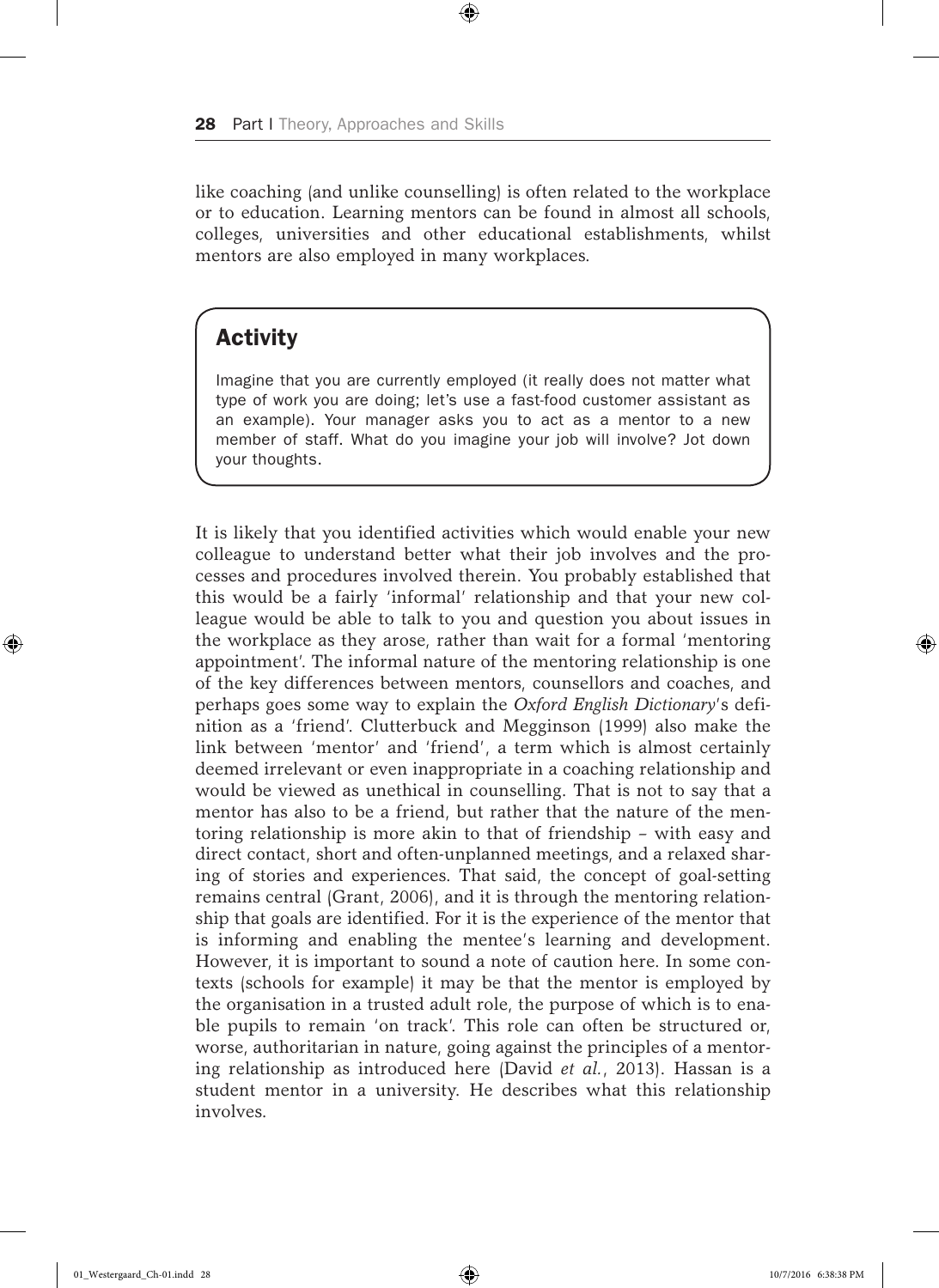#### Case study: Hassan (university mentor)

I think I'm what's called a 'peer mentor'. This means that I'm a student in my second year at uni and I'm mentoring Elise, a new student on the first year of her course. I used to be a 'learning buddy' when I was at school and I realise now that this was also all about mentoring, although I hadn't heard the word 'mentor' then. I'm studying geography and Elise is doing music, but it doesn't really matter that we're not actually doing the same course. I'm just there as someone to talk to when Elise needs me. For example, she's doing her first written assignment now, and she was getting in a right panic about plagiarism and referencing. She texted me and asked if we could meet up. We met in the student union and talked about her anxieties. I wasn't much help as I'm a bit hazy about referencing myself, but I was able to tell her to go to see the learning support staff in the library, who are great. She was a bit nervous about doing this, so I suggested that she come along with me, as I was going to the library anyway later that day, and I could introduce her. It's that sort of thing really. No big deal!

 $\textcircled{\scriptsize{*}}$ 

Hassan describes the role of peer mentor clearly. He says that it is 'no big deal' but, actually, mentors (like counsellors and coaches) need to have knowledge and understanding about effective one-to-one engagement with others and to work within the boundaries of a safe and trusting relationship. Mentoring focuses on:

- helping others to achieve their goals usually in relation to education, health or employment, for example developing learning strategies, managing and giving up an addiction, or taking on a new employment role;
- building a professional but often relatively informal relationship not a friendship exactly, but sharing some of the features of friendship in terms of arranging meetings as and when they are helpful, and not being authoritarian in nature (being in the relationship together, sharing experiences and so on);
- $\bullet$  adhering to less rigorous boundaries confidentiality and the keeping of client records are core elements of the work of a coach and a counsellor. The mentor will also be aware of the confidential aspect of the mentoring relationship, but records are often not required to be completed after every intervention. Like a coach, a mentor will know when it may be appropriate to refer their mentee for counselling, when issues are raised that fall outside the remit of the mentoring relationship;
- building a relationship of trust the mentee will feel confident and comfortable to share their issues and concerns with their mentor.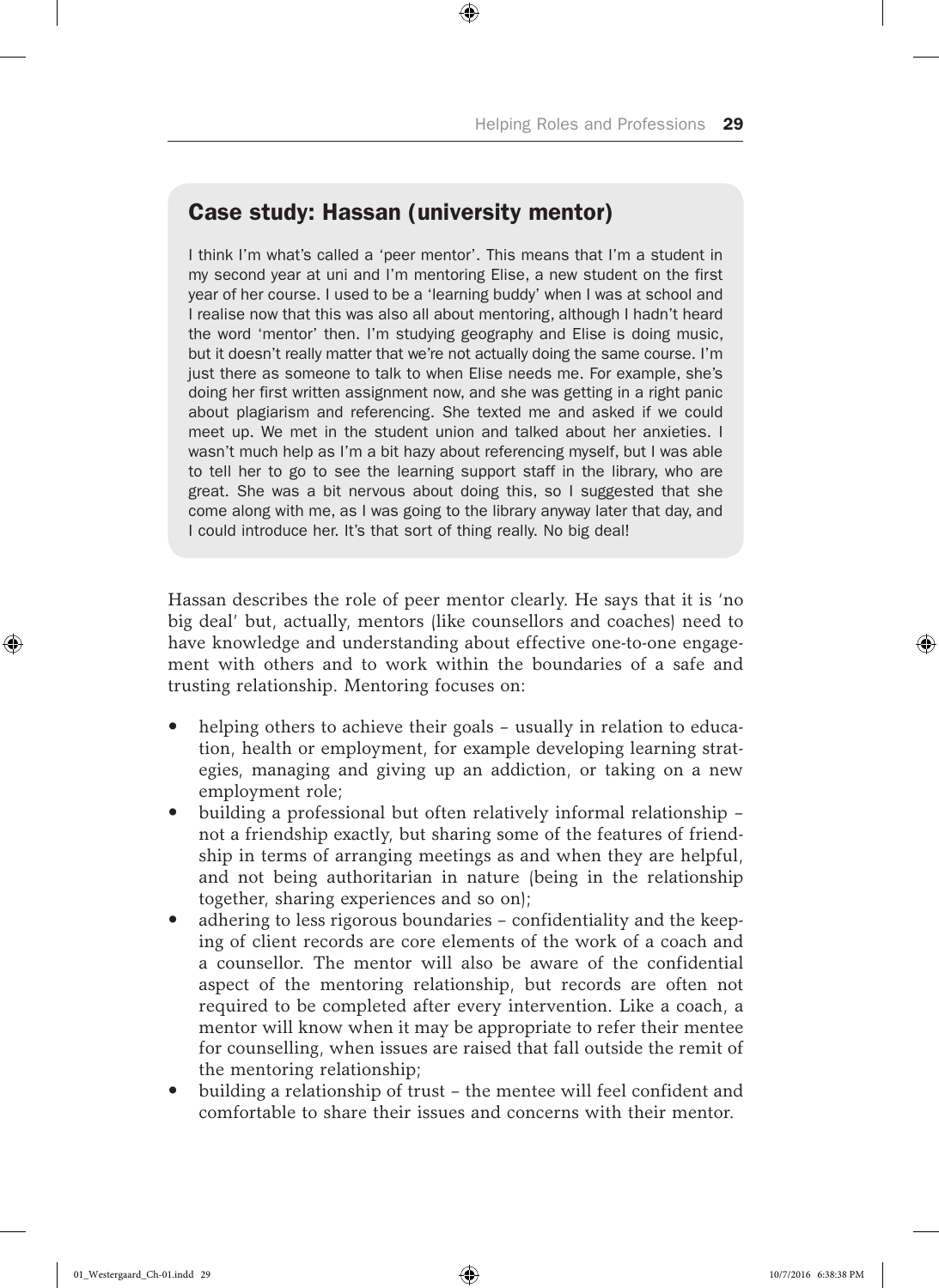y working towards positive change in learning and development – the aim of mentoring is to enable the mentee to feel more confident in relation to the issues for which they initially had a mentor. This may be related to education and learning, or training and development in the workplace, or help with health issues.

 $\textcircled{\scriptsize{*}}$ 

Take a moment to read Case Study 1 in Part II, which has been provided by a learning support assistant (mentor) working in a school. This offers a powerful example of the potential depth of a mentoring relationship.

#### Activity

Now that you have read my definitions of counselling, coaching and mentoring, go back to the earlier activity in this chapter, where I asked you to try to define each role. How far do your definitions agree with mine? What are the differences? Has engaging with the reading changed your view in any way?

#### Counselling, coaching and mentoring – shared features and distinctions

So far, we have examined each activity (counselling, coaching and mentoring) individually. Clearly there are differences, to some extent, in each approach. But we have seen that there are similarities too. Table 1.1 aims to set out the shared features and broad distinctions in counselling, coaching and mentoring roles.

It is clear that the shared features focus on the effective building of the relationship between the counsellor, coach or mentor and their client. In each case, the relationship requires the 'helper' to demonstrate empathy, to be genuine and real, and to accept their clients unconditionally. Furthermore, each accesses a shared range of helping skills and techniques in order to enable their client to move towards positive change in their lives.

The distinctions are to do with two important elements: first, the nature of the issues presented and the depth to which they are explored; and, second, the differences in theoretical orientation, which are a dominant feature in counselling but less so in coaching and mentoring.

With the growth of the helping professions comes the emergence of new roles. Many people engaged in helping relationships would not necessarily identify as counsellors, coaches or mentors, but, we would argue, these people are often building relationships of trust with clients and working towards change. So, the shared features in the table opposite are present in many helping-relationship roles.

♠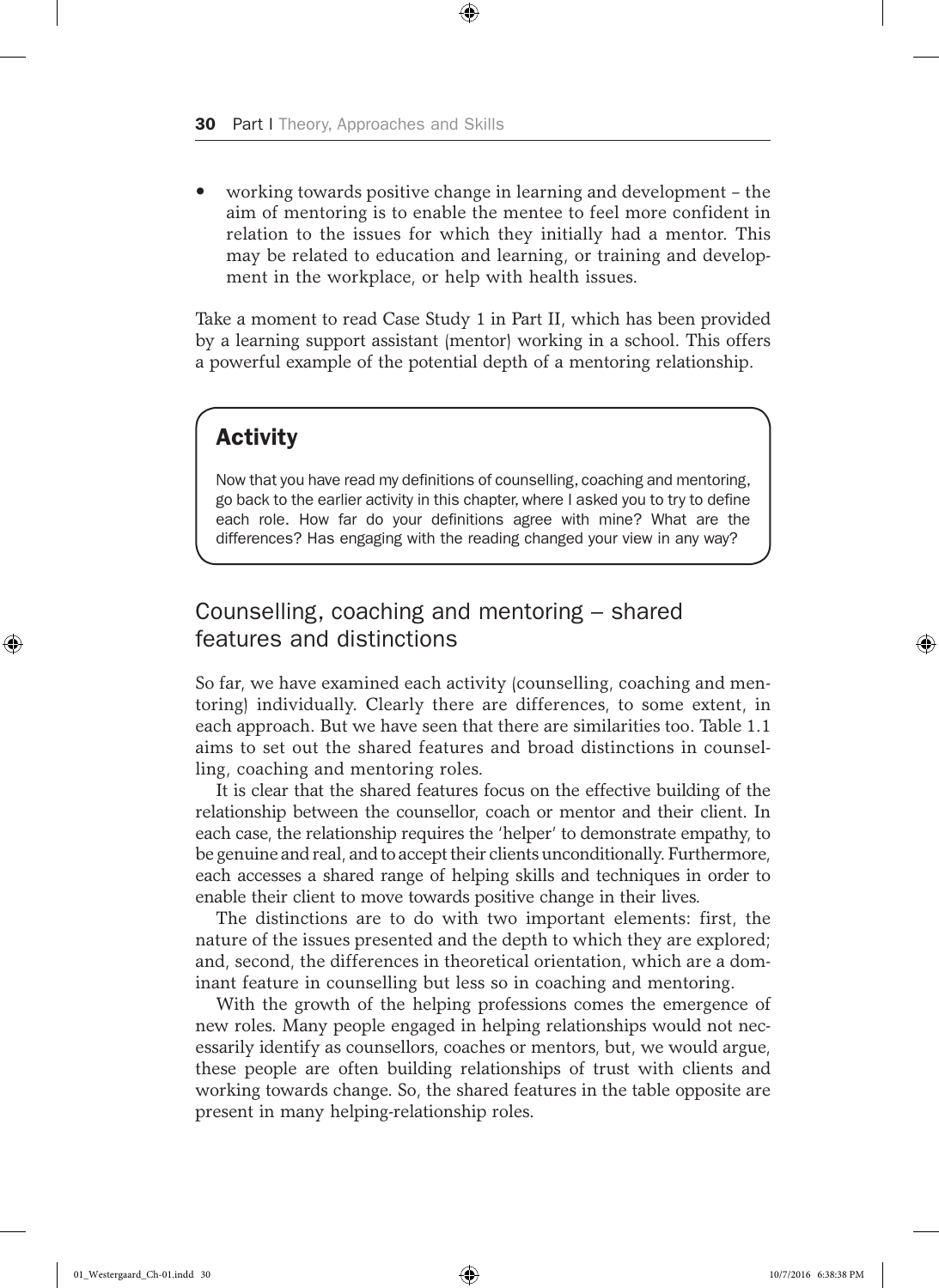Table 1.1 Counselling, coaching and mentoring - shared features and distinctions **Table 1.1** Counselling, coaching and mentoring – shared features and distinctions

|                    | o<br>Counsellin                                                                                                                                                                                                                                                                                                                                                                                                   | Coaching                                                                                                                                                                                                                                                                                                                                           | Mentoring                                                                                                                                                                                                                                                                                                                                                                |
|--------------------|-------------------------------------------------------------------------------------------------------------------------------------------------------------------------------------------------------------------------------------------------------------------------------------------------------------------------------------------------------------------------------------------------------------------|----------------------------------------------------------------------------------------------------------------------------------------------------------------------------------------------------------------------------------------------------------------------------------------------------------------------------------------------------|--------------------------------------------------------------------------------------------------------------------------------------------------------------------------------------------------------------------------------------------------------------------------------------------------------------------------------------------------------------------------|
| features<br>Shared | and trusting relationship with clients.<br>Using effective helping skills in<br>approach to clients. Being empathic<br>open, confidential, safe<br>order to engage with clients' issues.<br>Demonstrating a non-judgemental<br>to work towards positive change.<br>and genuine in the relationship.<br>Using a range of helping skills<br>Building an                                                             | range of helping skills to work towards<br>to engage with clients' issues. Using a<br>non-judgemental approach to clients.<br>Using effective helping skills in order<br>and trusting relationship with clients.<br>Building an open, confidential, safe<br>Being empathic and genuine in the<br>positive change. Demonstrating a<br>relationship. | non-judgemental and non-authoritarian<br>range of helping skills to work towards<br>to engage with clients' issues. Using a<br>Using effective helping skills in order<br>and trusting relationship with clients.<br>Building an open, confidential, safe<br>approach to clients. Being empathic<br>positive change. Demonstrating a<br>and genuine in the relationship. |
|                    | centred, CBT, integrative and so on).<br>deep level, working from a particular<br>Can be long-term work - more than<br>disturbance. Exploring issues at a<br>be accredited and registered and<br>six sessions. Counsellors should<br>receive regular supervision as a<br>orientation (person-<br>psychological and behavioural<br>requirement to practise.<br>Distinctions Dealing with emotional,<br>theoretical | towards change. Often using a coaching<br>Dealing with personal and professional<br>model or structure in their work. Often<br>issues, often related to career and life<br>goal-focused, positive manner. Using<br>development. Exploring issues in a<br>strategies and techniques to work<br>short-term work - fewer than six<br>sessions.        | Dealing with issues related to learning,<br>mentee to seek help from the mentor<br>when required. The mentor will draw<br>health, work development. Meetings<br>on and share their own experiences<br>It is usually the responsibility of the<br>mentees to consider strategies for<br>and knowledge as a way to assist<br>are often irregular and unplanned<br>change.  |

 $\bigoplus$ 

 $\bigoplus$ 

 $\bigoplus$